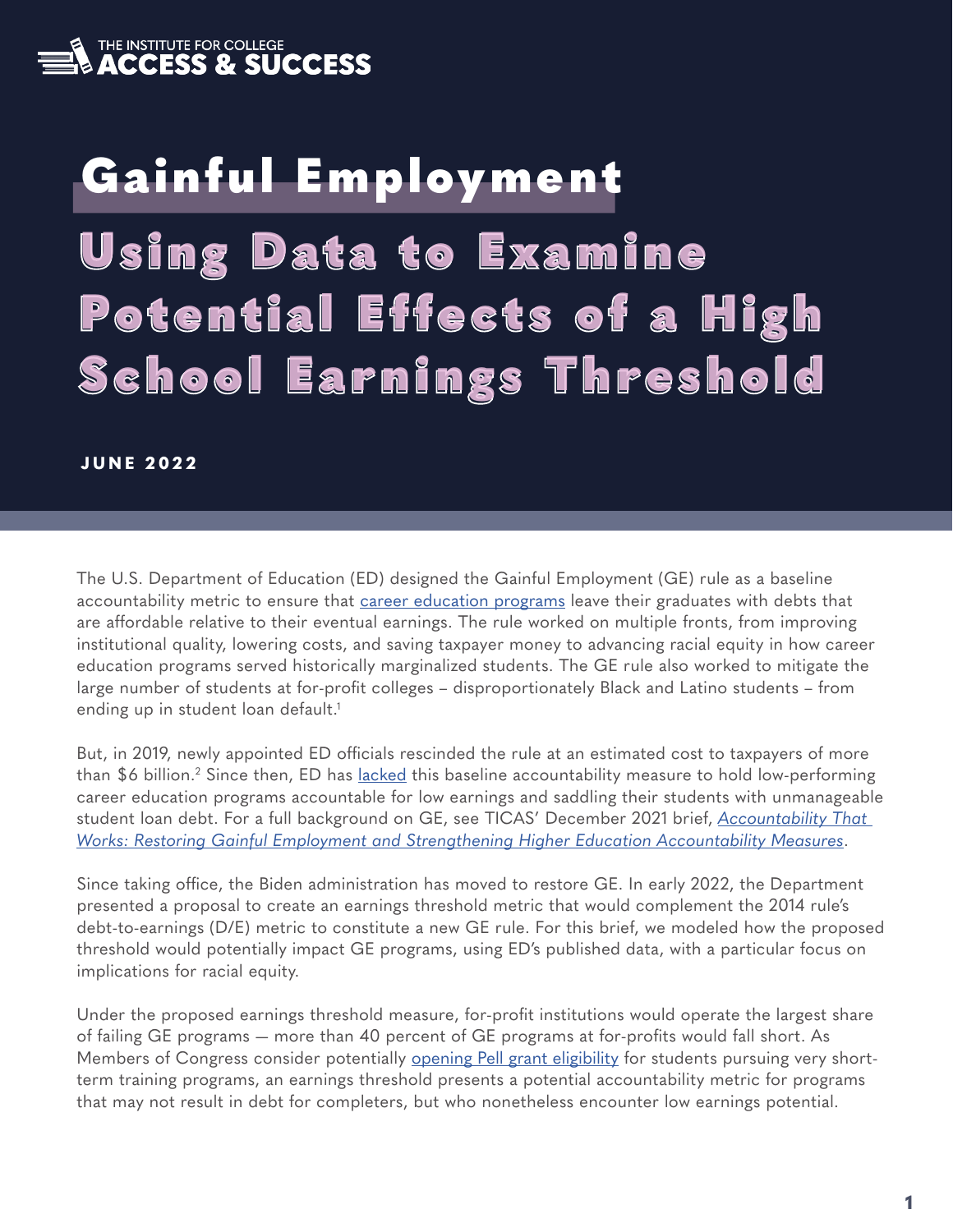#### <span id="page-1-0"></span>WHAT TO KNOW ABOUT THE GAINFUL EMPLOYMENT RULE

The Higher Education Act (HEA) requires that all career education programs receiving federal student aid "prepare students for gainful employment in a recognized occupation," yet the law does not define "gainful employment.["3](#page-7-0) The HEA does define which programs offered by colleges are classified as career programs[.4](#page-7-0) Through the 2014 GE rule, the Department established a threshold by which schools could demonstrate that they met the HEA's gainful employment expectation of career programs.

The rule was a response to a [decades-long history](https://www.newamerica.org/education-policy/reports/for-profit-colleges-and-the-myth-of-institutional-equity/) of underperformance and abuses by for-profit colleges. In designing the rule, ED sought to distinguish programs that provided affordable training that led to well-paying jobs from those that did not, based on the D/E ratio of their graduates.

A D/E rate was based on the typical loan debt and earnings of a cohort of a program's completers. For a college program to pass the GE rule, the majority of graduates' expected student loan payments had to be below both eight percent of their total income and 20 percent of their discretionary income. Programs for which typical graduates' debt payments exceeded both 12 percent of total income and 30 percent of discretionary income failed the D/E metric. If a program failed for two consecutive years, it risked losing eligibility for students to use federal grants or loans to attend. $5$ 

In 2017, the Department [released](https://ticas.org/accountability/what-does-failing-program-look/) the first set of official career education program passage rates under the 2014 GE rule. Fewer than nine percent of career programs failed; another 14 percent of programs fell into a zone of at-risk programs.[6](#page-7-0) **Despite operating only about one-third of GEeligible programs, for-profit colleges operated nearly 98 percent of failing programs.[7](#page-7-0)**

The relatively high failure rate of many for-profit programs reflected how poorly they were preparing students for career opportunities with a strong earning potential. One analysis found that forprofit borrowers defaulted at twice the rate of community college borrowers (52 percent versus 26 percent after 12 years), "but because for-profit students [we]re more likely to borrow, the rate of default among all for-profit entrants [wa]s nearly four times that" of community college entrants (47 percent versus 13 percent). Among students who attended for-profit colleges, borrowers who began in 2004 defaulted on their loans at twice the rate of borrowers who began their studies in 1996.<sup>[8](#page-7-0)</sup>

At the time of the 2017 GE data release, over 2,600 institutions — including 1,541 for-profit institutions — had at least one program that qualified as a career education program under the rule. By 2018, two-thirds of failing programs in the first cohort of gainful employment data no longer enrolled students. However, 81 percent of the institutions that offered at least one failing career education program remained in operation. $9$ 

Failing for-profit programs enroll Black and Latino students at disproportionately higher rates.<sup>10</sup> Heavy debt burdens are a major [obstacle to intergenerational wealth and economic mobility](https://www.brookings.edu/blog/up-front/2020/12/08/the-black-white-wealth-gap-left-black-households-more-vulnerable/) for communities of color. Programs unable to prepare students for career placements that clear even the baseline expectations of gainful employment exacerbate racial/ethnic income disparities while continuing to reap profits from their low-quality offerings. As the 2017 GE data showed, "only four percent of white graduates who never attended a for-profit defaulted within 12 years of entry, compared to 67 percent of Black dropouts who enrolled at a for-profit.["11](#page-7-0)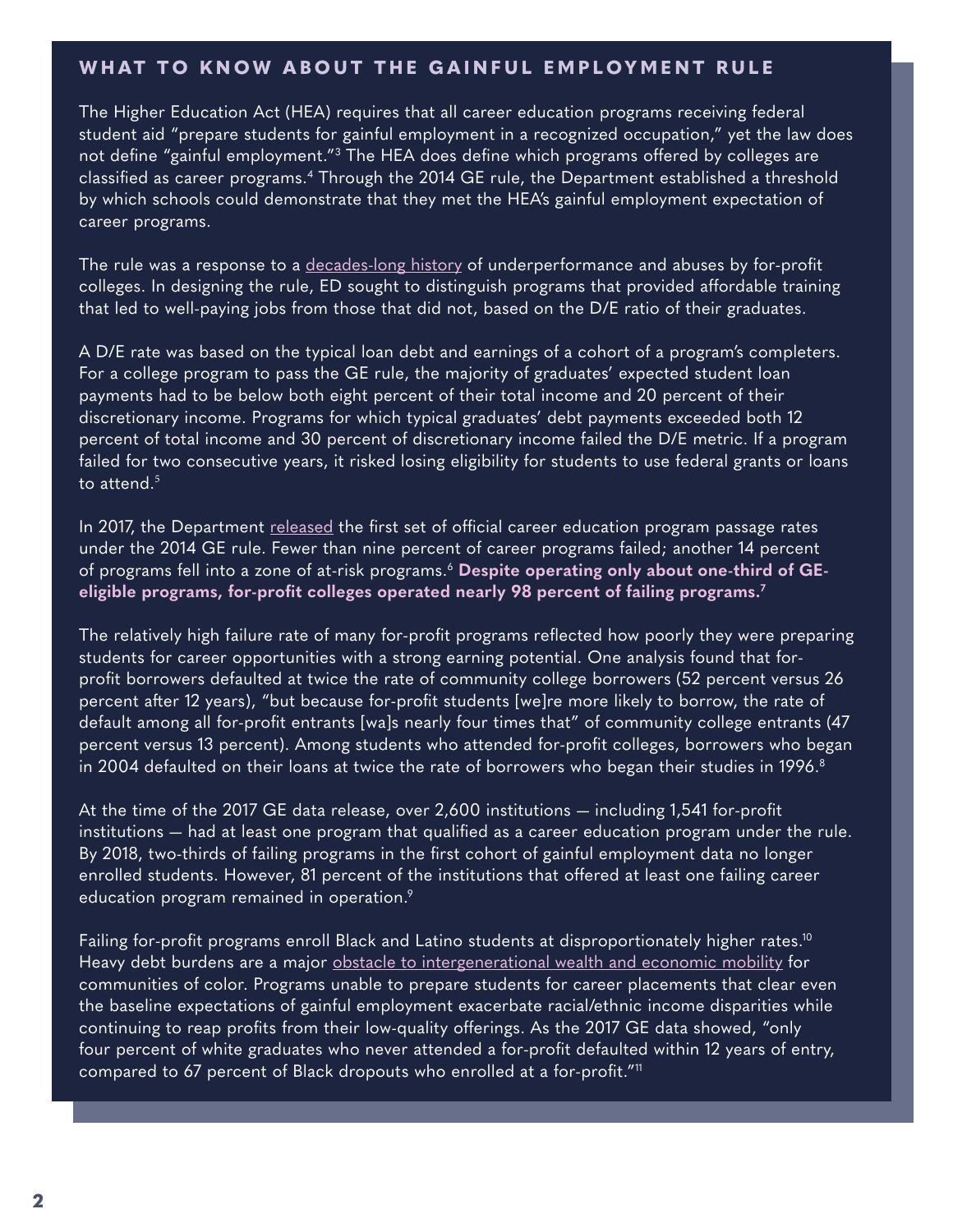# <span id="page-2-0"></span>**NEGOTIATED RULEMAKING ON GAINFUL EMPLOYMENT AND THE HIGH SCHOOL EARNINGS METRIC**

In January 2022, [members](https://www2.ed.gov/policy/highered/reg/hearulemaking/2021/negregrevcommlisjan18.pdf) of an ED-appointed committee began a three-month negotiated rulemaking period. ED facilitated these negotiations to design a rule that would strengthen the Department's oversight of institutions of higher education receiving government funding.

In addition to restoring key elements of the previous GE rule, including the D/E metric and the consumer information disclosures [template](https://ope.ed.gov/gainfulemployment/gedt_quick_start_guide.pdf), the Department proposed adding a high school earnings threshold metric as a student safeguard. This high school earnings metric would compare GE program graduates' earnings to the median earnings of working 25- to 34-year-olds in their states with a high school diploma as their highest educational credential.<sup>12</sup> Programs graduating students whose earnings did not lead to earning more than high school graduates in their states for two consecutive years out of a three-year period would lose access to federal financial aid. Because negotiators did not reach consensus on language for the new rule, ED is expected to release proposed regulatory language through a Notice of Proposed Rulemaking in the summer of 2022.

## **DATA AND ANALYTIC APPROACH**

We used data from ED's [Postsecondary Education Participants System \(PEPS\)](https://www2.ed.gov/offices/OSFAP/PEPS/dataextracts.html) and the [College Scorecard](https://collegescorecard.ed.gov/) to examine how well GE programs would fare under the Department's D/E rates and proposed high school earnings threshold metrics. ED's universe of programs included GE programs offered by all domestic institutions currently in operation and participating in Title IV (Higher Education Act, HEA) programs, as of February 22, 2022 (*n*=40,377). GE programs account for nearly a quarter of all programs at U.S. institutions of higher education.

To protect the privacy of students in these small graduating cohorts, ED only reported earnings data of individuals in the 2014-15 and 2015-16 cohort, three years postcompletion for GE programs with at least 30 individuals (inflation-adjusted to 2019 dollars). Therefore, in this brief, our universe of programs represents 10 percent of all GE programs considered under the D/E rates measure (*n*=3,989) and the same share of GE programs that would be considered under the proposed earnings threshold metric (*n*=4,184)[.13](#page-7-0) Some of our findings differ from those of ED because we only analyzed GE programs with reported earnings data.

For-profit GE programs tend to enroll larger cohorts of students than private nonprofit and public institutions. As a result, both the D/E and the proposed earnings metrics include a sizeable number of programs offered at for-profit colleges. For-profit institutions operate most (70%) of GE-eligible programs with reported earnings data, while public institutions operate one-quarter of GE programs with reported earnings data, followed by six percent of GE programs offered at private non-profit institutions with reported earnings data.

We also examined whether ED's proposed earnings threshold would have a disproportionate effect on Historically Black Colleges and Universities (HBCUs) and Hispanic-Serving Institutions (HSIs) — institutional types with [fewer resources](https://www.brookings.edu/blog/brown-center-chalkboard/2021/01/18/when-it-comes-to-student-success-hbcus-do-more-with-less/) than nonminority-serving institutions, but explicitly committed to ensuring the collegiate [success](https://journals.sagepub.com/doi/abs/10.3102/0013189X13478978)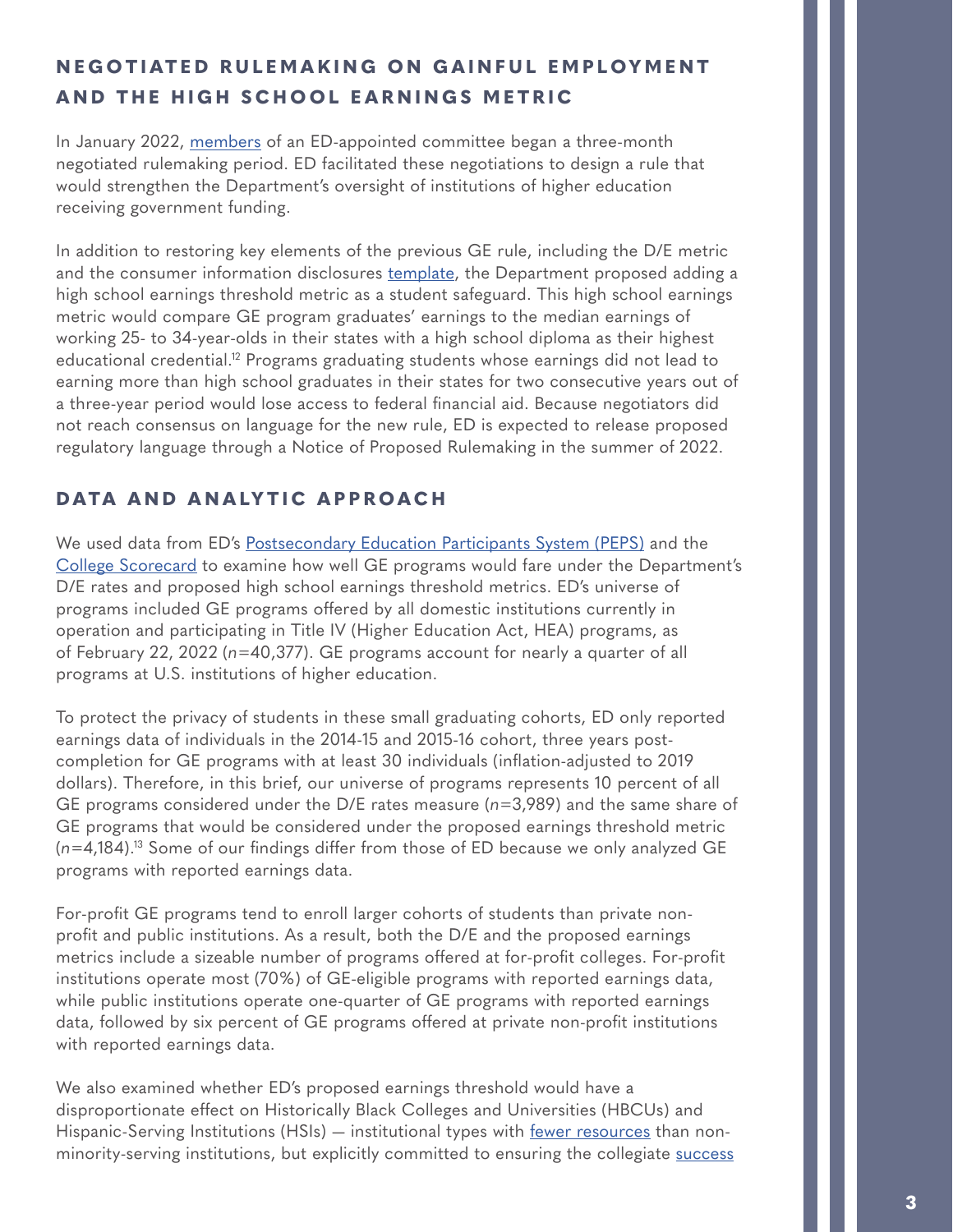<span id="page-3-0"></span>of students from racially marginalized backgrounds. HBCUs and HSIs operate relatively few GE programs among all their offerings. From the total number of GE programs with reported earnings data, 170 (4%) of GE programs are located at HSIs; HBCUs operate just 26 GE programs (less than 1%).

Key contributions from Matsudaira and Turner (2020) and Cellini (2022) have been crucial in analyzing the design, implementation, and influence of a high school earnings metric to improve institutional accountability.[14](#page-7-0) We referenced this prior scholarship to inform our analysis of the updated data released in March 2022 by the Department of Education and found similar results.

# **COMPARED TO RELYING ON THE D/E RATIO MEASURE ALONE, THE NUMBER OF FAILING GE PROGRAMS WOULD DOUBLE AT FOR-PROFIT COLLEGES**

For-profit colleges comprise a disproportionately larger share of failing GE programs. Under the proposed earnings threshold, we found that over 40 percent of GE programs at for-profit institutions would fail — translating to 1,277 failing GE programs (Figure 1). Compared to the D/E rates measure, the number of failing GE programs at for-profits would double under the proposed earnings threshold.

Of the 240 GE programs with reported earnings data at private non-profits, 78 programs would fail under the earnings threshold. Among the 1,032 GE programs at public institutions, 190 programs would not pass the earnings threshold metric.

#### **FIGURE 1. FAILING PROGRAMS AT COLLEGES WITH DEBT-TO-EARNINGS RATES VS. HIGH SCHOOL EARNINGS THRESHOLD BY SECTOR**

Under the proposed high school earnings threshold, over 40 percent of GE programs at for-profits would fail — translating to twice as many failing GE programs compared to the D/E rates measure.



Note: To protect the privacy of students in these small graduating cohorts, ED only reported earnings data of individuals in the 2014-15 and 2015-16 cohort, three-years post-completion for GE programs with at least 30 individuals (inflation-adjusted to 2019 dollars).

Source: TICAS analysis of the U.S. Department of Education (ED), Postsecondary Education Participants System (PEPS). See PEPS, "GE Information Rates Data 03-15-22 FINAL" (last accessed March 2022).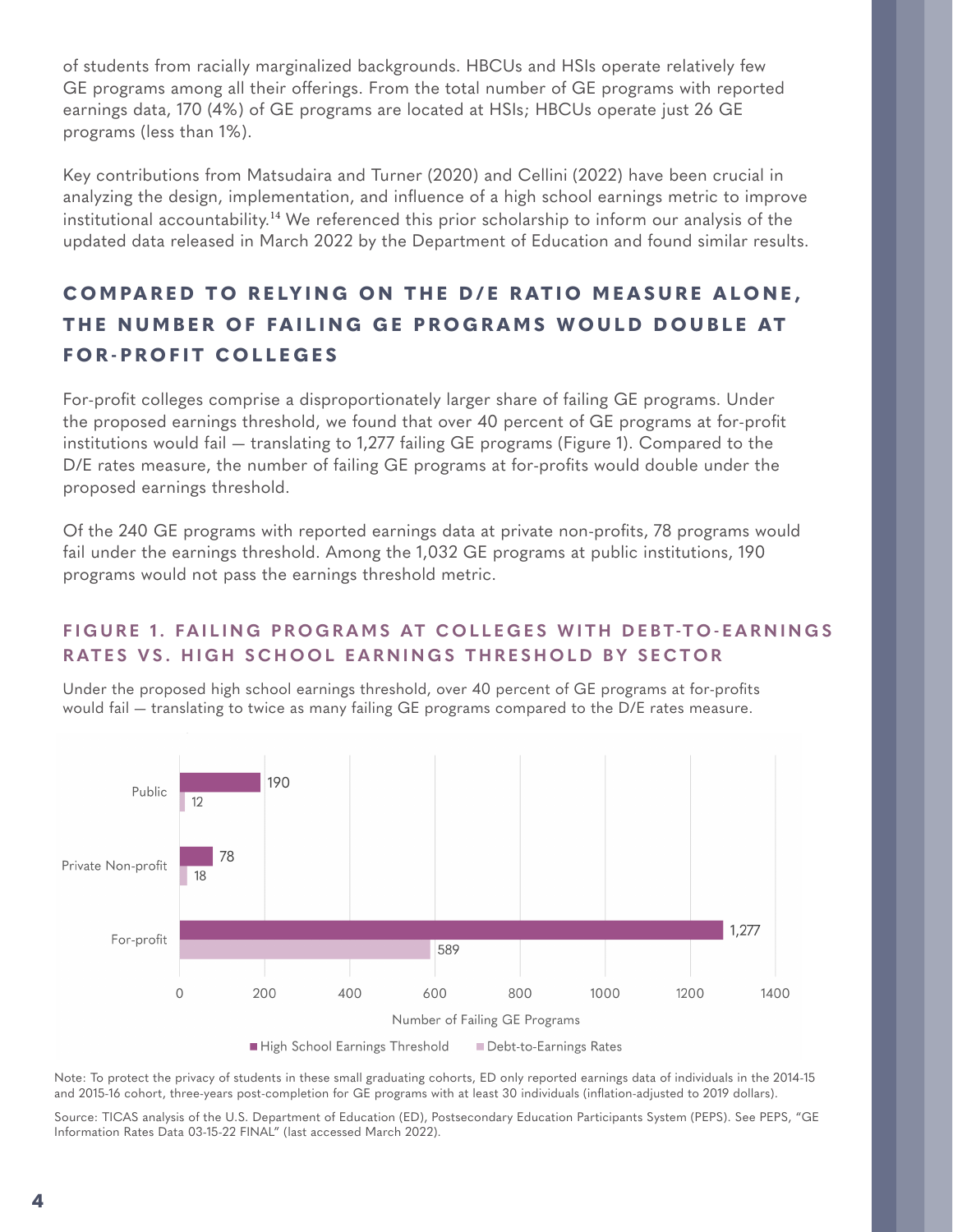**Under the proposed earnings threshold, we found that over 40 percent of GE programs " at for-profit institutions would fail.**

Of the 170 GE programs with reported earnings data at HSIs, 38 programs would fail under the earnings threshold. Among the 26 GE programs with reported earnings data at HBCUs, five programs would not pass the earnings threshold metric. As mentioned above, the overall shares of GE programs at HSIs and HBCUs are only four percent and less than one percent, respectively. Therefore, care should be taken not to overstate or understate the impact of the proposed earnings metric on the limited number of GE programs at HBCUs and HSIs.

# **FAILING GE PROGRAMS AT THE UNDERGRADUATE CERTIFICATE/ DIPLOMA AND ASSOCIATE'S DEGREE LEVELS ARE HEAVILY CONCENTRATED AT FOR-PROFITS**

Collectively, undergraduate certificates/diplomas, associate's degrees, and bachelor's degrees comprise 90 percent of all GE programs with reported earnings data. Undergraduate certificate/ diploma programs are nearly six times as likely to fail the proposed earnings threshold as D/E — almost half of these programs would fail the earnings threshold compared to just eight percent that fail D/E (Table 1). Under the earnings threshold, undergraduate certificate/diploma programs are the only credential level that would increase in the share of failing GE programs compared to using D/E rates alone.

At the associate's degree level, a quarter of GE programs would fail under the proposed earnings threshold, although overall failure for these programs is lower than the D/E measure.

Most GE programs at the undergraduate certificate/ diploma level and all GE programs at the associate's degree level are concentrated at for-profit colleges. At forprofits, nearly 70 percent of undergraduate certificate/ diploma GE programs would fail and one-quarter of GE programs at the associate's degree level would not pass the proposed earnings threshold (Table 2).

#### **TABLE 1. NUMBER OF GAINFUL EMPLOYMENT PROGRAMS WITH HIGH SCHOOL EARNINGS THRESHOLD DATA**

Under the proposed high school earnings threshold, nearly half of GE programs at the undergraduate certificate/ diploma level would fail, followed by a quarter of failing GE programs at the associate's degree level.

| <b>Credential Level</b>                | <b>Total</b><br><b>Programs</b> | Passing<br>Programs | <b>Failing Programs</b> |     |  |
|----------------------------------------|---------------------------------|---------------------|-------------------------|-----|--|
| Undergraduate Certificates or Diplomas | 2,780                           | 1,426               | 1,354                   | 49% |  |
| Associate's Degrees                    | 609                             | 454                 | 155                     | 26% |  |
| <b>Bachelor's Degrees</b>              | 374                             | 350                 | 24                      | 6%  |  |

Note: To protect the privacy of students in these small graduating cohorts, ED only reported earnings data of individuals in the 2014-15 and 2015-16 cohort, three-years post-completion for GE programs with at least 30 individuals (inflation-adjusted to 2019 dollars).

Source: TICAS analysis of the U.S. Department of Education (ED), Postsecondary Education Participants System (PEPS). See PEPS, "GE Information Rates Data 03-15-22 FINAL" (last accessed March 2022).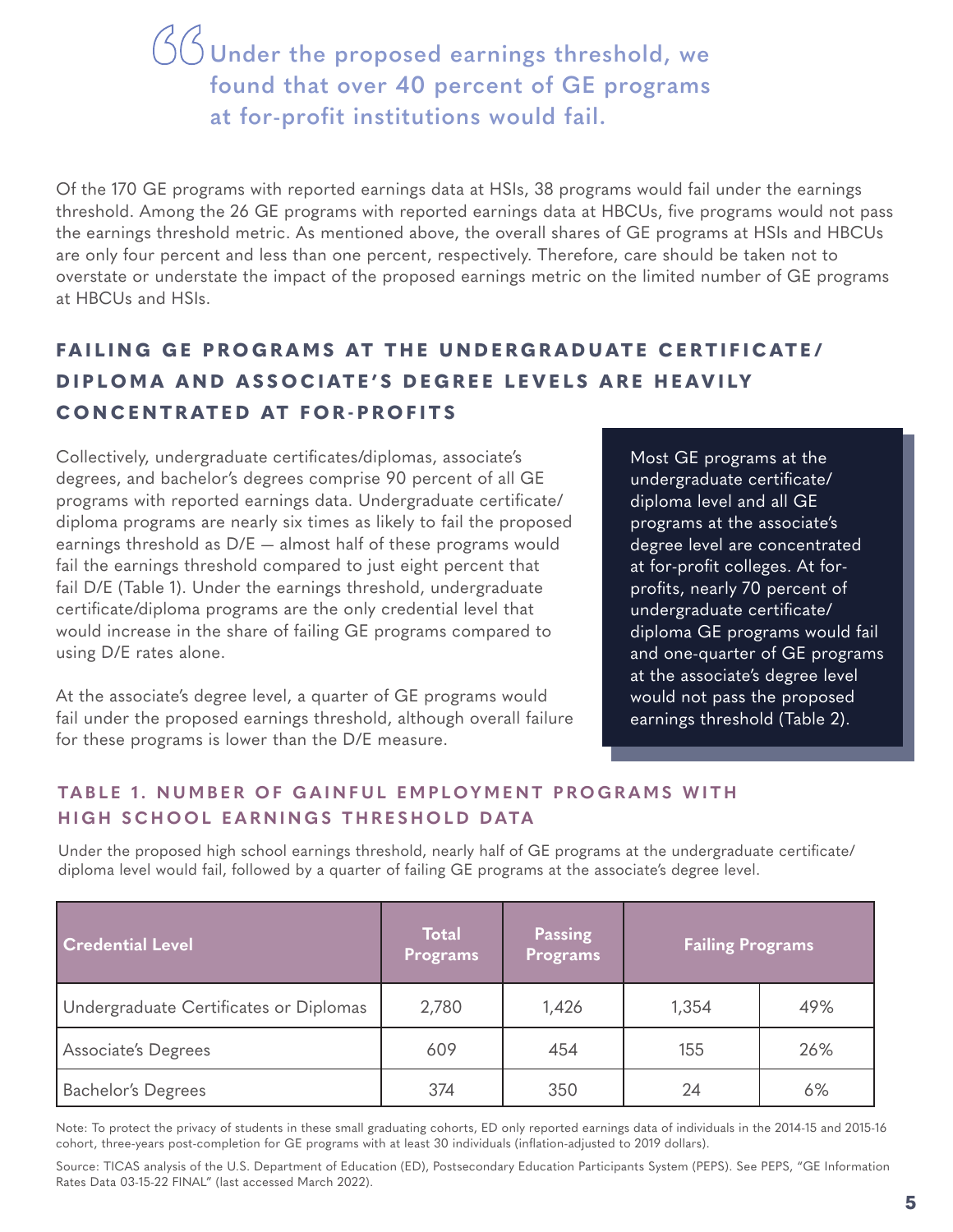## <span id="page-5-0"></span>TABLE 2. FAILING GAINFUL EMPLOYMENT PROGRAMS UNDER THE PROPOSED **HIGH SCHOOL EARNINGS THRESHOLD BY CREDENTIAL LEVEL AND SECTOR**

Under the proposed high school earnings threshold, at for-profits, nearly 70 percent of undergraduate certificate/ diploma GE programs would fail and one-quarter of GE programs at the associate's degree level would not pass.

| <b>Institutional Types</b>                                         |                    | Total<br>Programs | Passing<br><b>Programs</b> | <b>Failing Programs</b> |     |
|--------------------------------------------------------------------|--------------------|-------------------|----------------------------|-------------------------|-----|
| All Undergraduate Certificates/Diplomas<br>and Associate's Degrees |                    | 3,389             | 1,880                      | 1,509                   | 45% |
| Undergraduate Certificates<br>or Diplomas                          | For-profit         | 1,639             | 553                        | 1,086                   | 66% |
|                                                                    | Private Non-profit | 172               | 94                         | 78                      | 45% |
|                                                                    | Public             | 969               | 779                        | 190                     | 20% |
| Associate's Degrees                                                | For-profit         | 609               | 454                        | 155                     | 26% |

Note: To protect the privacy of students in these small graduating cohorts, ED only reported earnings data of individuals in the 2014-15 and 2015-16 cohort, three-years post-completion for GE programs with at least 30 individuals (inflation-adjusted to 2019 dollars).

Private non-profit and public institutions did not have GE programs with reported earnings data at the associate's degree level.

Source: TICAS analysis of the U.S. Department of Education (ED), Postsecondary Education Participants System (PEPS). See PEPS, "GE Information Rates Data 03-15-22 FINAL" (last accessed March 2022).

## **IMPLICATIONS AND RECOMMENDATIONS**

The Covid-19 pandemic has exacerbated many longstanding inequities in higher education while also prompting notable changes that seem likely to remain. These changes include an increased reliance on online and distance learning – technology that holds the [potential to increase access](https://ticas.org/wp-content/uploads/2020/07/untangling-the-web.pdf) but that unscrupulous institutions have used too often to target students for low-quality, high-cost programs. Students who are Black, Latino, women, first-generation, and veterans are particularly at risk[.15](#page-7-0)

To meet this need, the **Education Department** must move forward with implementing a strong, well-crafted rule that puts the needs of students first. The 2014 rule used a debt-to-earnings metric to provide a baseline protection, and it worked. Restoring this accountability measure will go a long way toward strengthening student and taxpayer protection. The proposed addition of an earnings threshold reflects the principle that students who complete career education programs should have earnings that exceed what they would have made with only a high school diploma. This additional metric ensures a more rigorous rule, but must be carefully designed to account for factors affecting income and wealth [disparities.](https://www.brookings.edu/blog/up-front/2020/12/08/the-black-white-wealth-gap-left-black-households-more-vulnerable/)

Severed data connections across federal agencies and dismantled internal data systems within the Department require not just new data sharing agreements but the reconstruction of a data infrastructure to fully implement a new GE regulation. **The Department should expand its data sharing agreement** with the IRS under the FUTURE Act and replace the Memorandum of Understanding with the Social Security Administration, all while maintaining a commitment to protecting students' and taxpayers' privacy.

In the interest of transparency and putting as rigorous a rule in place as possible, the Department should also **consider lowering the 30-student enrollment** threshold for program-level GE data reporting. Balancing student privacy concerns, the Department should be able to report both debt-to-earnings and prospective earnings threshold outcomes for a larger share of career education programs.

The Department should also enhance transparency by **restoring the prior [consumer disclosures template](https://ticas.org/files/pub_files/coalition_disclosure_template_letter_january_2019.pdf)**.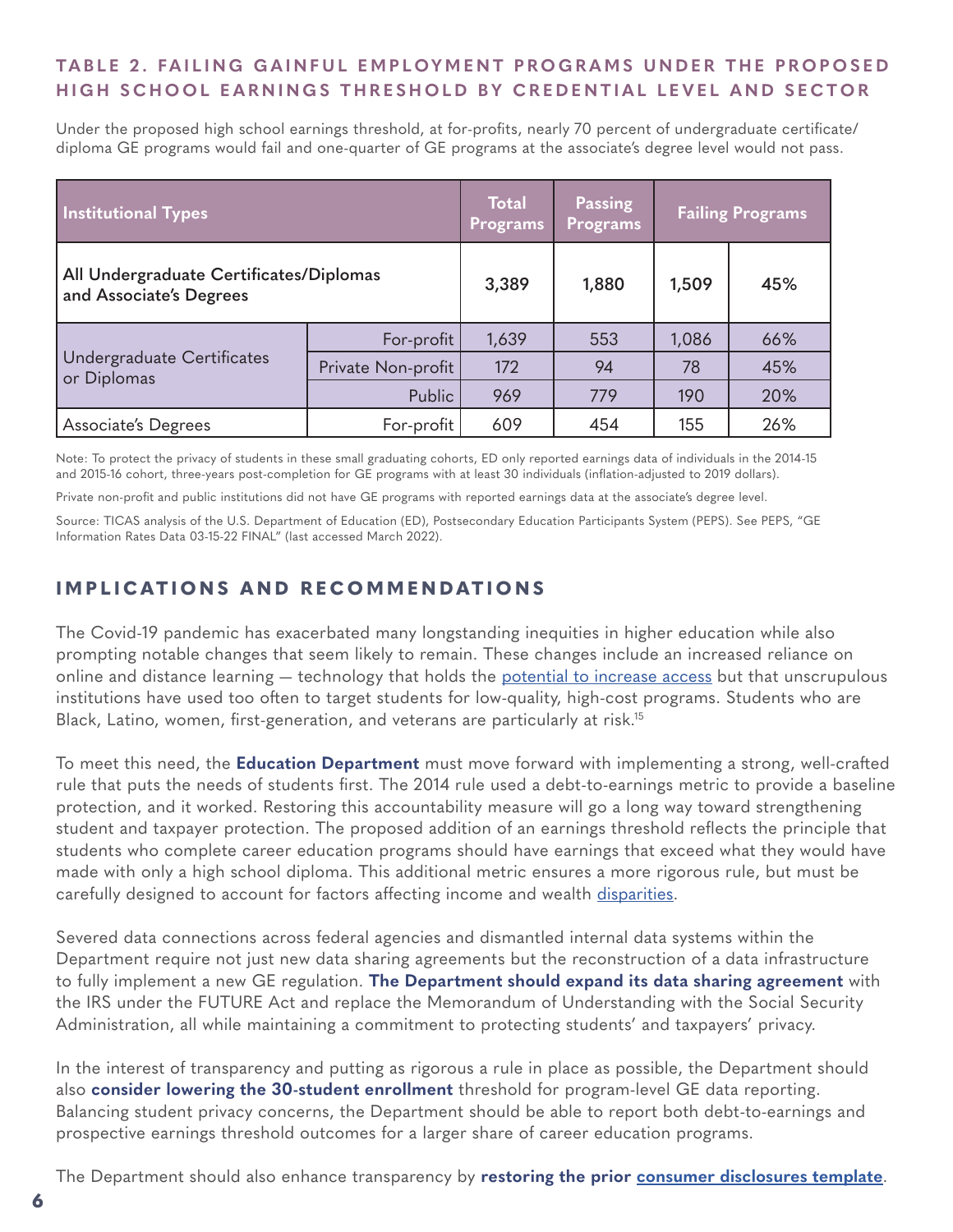<span id="page-6-0"></span>In taking this step, the Department would provide a financial need tool to enable prospective students to determine if they would be able to repay any debt incurred to complete career education programs.

Robust data systems are essential to **ensure that racial equity considerations are at the core** of GE regulations. The final rule must reflect a commitment by ED to ensure racial equity in how career education programs serve historically marginalized students who are disproportionately targeted by unscrupulous institutions. To highlight the targeting of and [impact](https://protectborrowers.org/wp-content/uploads/2021/07/SBPC-Mapping-Exploitation-Report.pdf) on Black and Latino students by these programs, ED must disaggregate data on program enrollees and completers.

In evaluating the Department's proposal, **student and consumer advocates** should provide feedback guided by a set of equity-oriented questions that may include:

- **1 .** How do the different types of proposed consumer disclosures work to provide information that would help protect students?
- **2 .** How does ED's GE proposal address the disproportionate impact of student debt taken on by borrowers of color — especially Black borrowers — to attend high-cost, low-performing career programs that leave them with low earning prospects?
- **3 .** What measures are ED putting in place to identify unintended consequences of rule design and mitigate potential harm to student borrowers by predatory and deceptive actors who seek to game the system?

## **CONCLUSION**

A quality assurance measure such as the GE rule acts as a baseline metric that provides students and families with the information they need to make an informed decision before enrolling in a career education program. It also gives information to federal agencies to safeguard taxpayer dollars.

Employment and pay discrimination — including by race/ethnicity, gender, and disability status – remain unfortunate realities in the workplace.<sup>16</sup> Women, Black, and Latino workers disproportionately perform work — including work considered essential throughout the Covid-19 pandemic – [compensated at lower levels](https://www.urban.org/urban-wire/disparities-gender-complicate-proposed-accountability-metrics?&utm_source=EA&utm_medium=email&utm_campaign=gainful_employment&utm_term=edp&utm_content=higher_ed) than jobs disproportionately done by men and white workers. Further analysis is needed to understand fully how implementing a high school earnings threshold might affect workers and potential workers already most marginalized by our education and economic systems. Such analysis should ensure the final GE rule does not further push and stratify marginalized populations into lower-paying professions.

Still, our findings raise serious concerns about the quality of education that students receive, especially through for-profit colleges' career education programs, and the loan debt burdens that weigh them down for years. With a new GE rule on the horizon, the Education Department can strengthen key accountability mechanisms that have proven successful in protecting students and improving the value offered by colleges.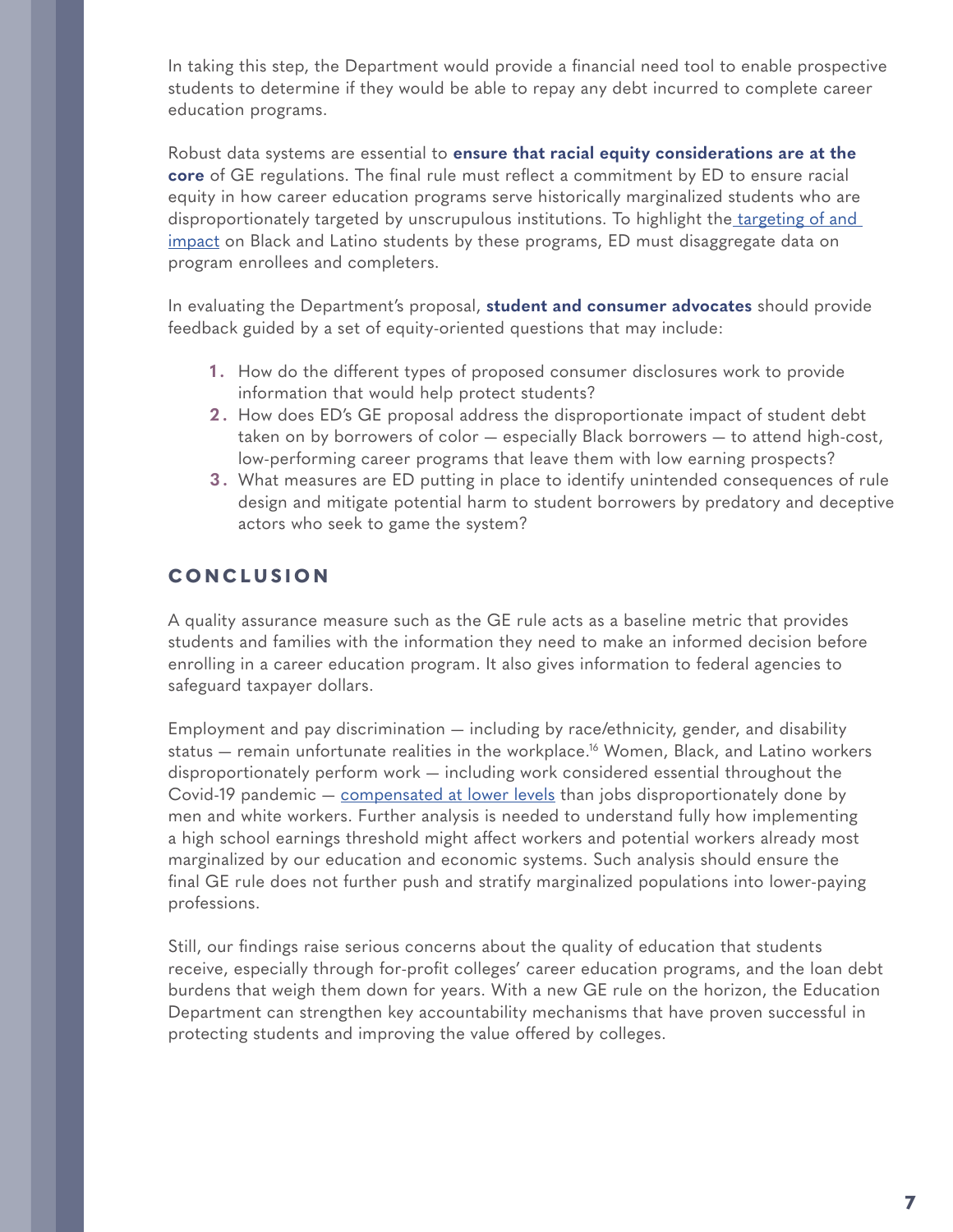# <span id="page-7-0"></span>**ENDNOTES**

[1](#page-0-0). Perspective by James Kvaal and Arne Duncan. (2019). *Career Training Regulations Protect Students and Taxpayers. But the Trump Administration is Abolishing Them*. *The Washington Post*. [https://wapo.st/37O-](https://wapo.st/37O1QAX)[1QAX](https://wapo.st/37O1QAX)

[2.](#page-0-0) 84 FR 31392. (2019). Gainful Employment Final Rule. [http://bit.ly/2MYrciX]( http://bit.ly/2MYrciX).

[3](#page-1-0). Gainful Employment Information, undated, U.S. Department of Education Federal Student Aid, [http://bit.](http://bit.ly/2WCSXCJ) [ly/2WCSXCJ.](http://bit.ly/2WCSXCJ)

[4.](#page-1-0) 20 U.S.C. Chapter 28 – *Higher Education Resources and Student Assistance*. Subchapter I – General Provisions. §1001. General definition of institution of higher education. <https://bit.ly/3yGkm9E>

[5](#page-1-0). 79 FR 64889, Gainful Employment, Final Rule, October 31, 2014, [http://bit.ly/2Z0Xg8b.](http://bit.ly/2Z0Xg8b)

[6.](#page-1-0) TICAS calculation from gainful employment data, available from Federal Student Aid, [http://bit.ly/2Me](http://bit.ly/2Mep9rp)[p9rp](http://bit.ly/2Mep9rp).

[7](#page-1-0). Zamuido-Suarez, F. (2017). "Here Are the Programs That Failed the Gainful-Employment Rule." *The Chronicle of Higher Education*.<http://bit.ly/2yQ1XHh>.

[8](#page-1-0). Scott-Clayton, J. (2018). *The looming student loan default crisis is worse than we thought*. Brookings Evidence Speaks Reports (2)34. Retrieved from https://brook.gs/3PUj6Wv.

[9.](#page-1-0) Accrediting Commission of Career Schools and Colleges. (2018). System Wide Review Probation Order; Andrew Kreighbaum. (2018). "*Probation for For-Profit College Chain*". *Inside Higher Ed*. Retrieved September 11,2018; Colorado v Center for Excellence in Higher Education, 14cv34530, Finding of Fact, Conclusions of Law, and Judgement (hereinafter, "Order"), filed Aug, 21, 2012, available at <https://bit.ly/3AqOW5b>; ED would apply the national median high school credential-holder's earnings to programs with more than half their enrolled students residing outside the program's base state.

[10.](#page-1-0) Calculations by TICAS on header data (2020) from the U.S. Department of Education's Integrated Postsecondary Education Data System (IPEDS) and the Department's Gainful Employment rate data (2015, updated in April 2018). In 2020, how many students were enrolled at schools that had operated at least one zone or fail GE program? Please see, [https://bit.ly/3nLbKsf.](https://bit.ly/3nLbKsf)

[11](#page-1-0). Scott-Clayton, 2018.

[12.](#page-2-0) ED would apply the national median high school credential-holder's earnings to programs with more than half their enrolled students residing outside the program's base state.

[13](#page-2-0). To access the data used for this analysis, see downloadable data file on the TICAS website.

[14.](#page-3-0) Matsudaira, J. D. & Turner, L. J. (2020). https://brook.gs/3GMmOgH; Cellini, S. R. & Blanchard, K. J. (2022). https://bit.ly/3GD1oTh.

[15](#page-5-0). The Leadership Conference Education Fund. *Gainful Employment: A Civil Rights Perspective*. [https://bit.](https://bit.ly/3mzbcmw) [ly/3mzbcmw.](https://bit.ly/3mzbcmw)

[16](#page-6-0). Robin B. (2020). *Quick Facts About the Gender Wage Gap*. Center for American Progress. [https://ampr.](https://ampr.gs/3PwnlaF) [gs/3PwnlaF](https://ampr.gs/3PwnlaF)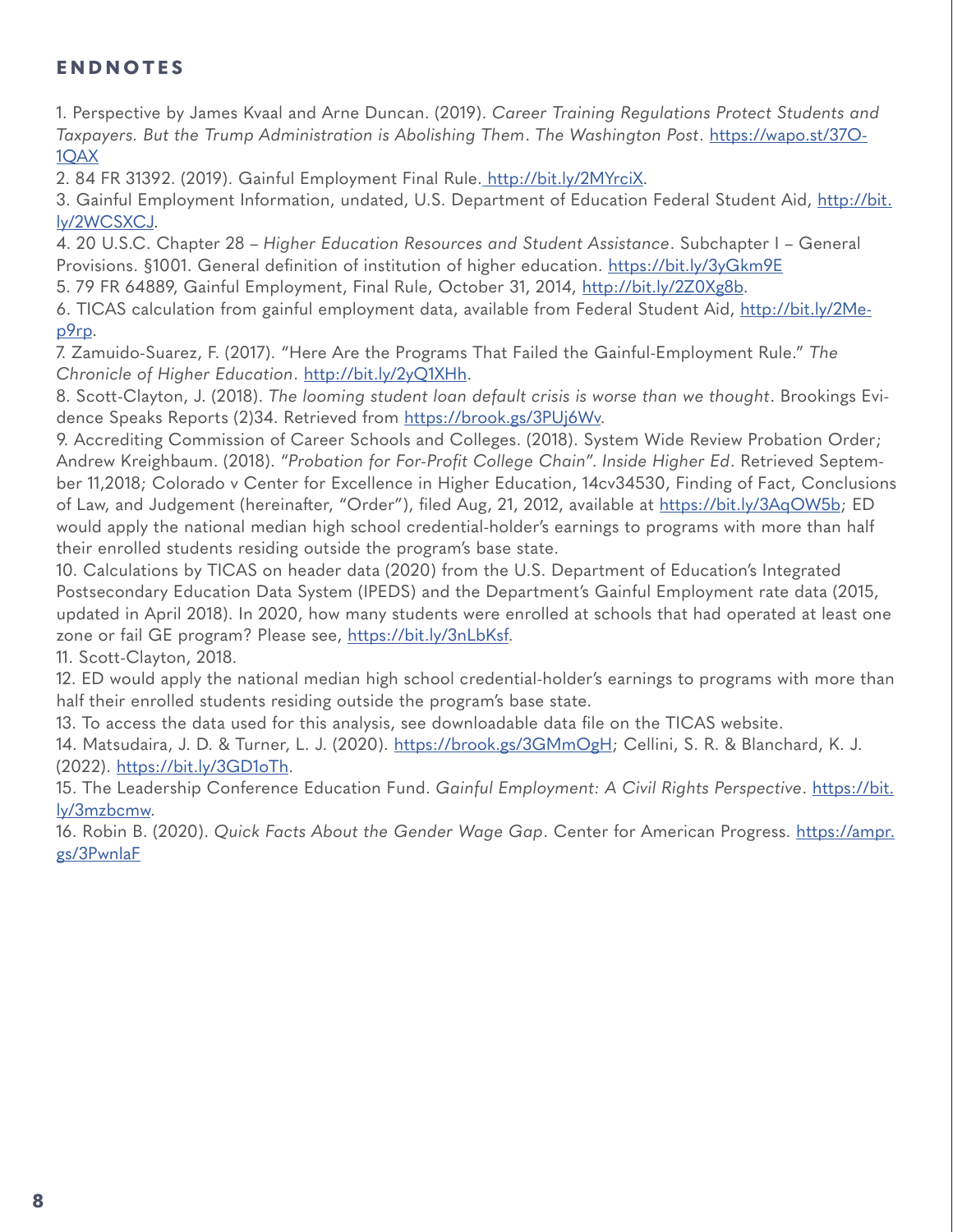## **ACKNOWLEDGMEN T S**

The Institute for College Access & Success (TICAS) is a trusted source of research, design, and advocacy for student-centered public policies that promote affordability, accountability, and equity in higher education. To learn more about TICAS, visit [ticas.org](https://ticas.org/) and follow us on Twitter and Instagram: @TICAS\_ org.

Madison Weiss and Dr. Marshall Anthony Jr. are the primary authors of this report.

TICAS would like to express appreciation to the following individuals and organizations for their generosity of time and valuable suggestions: Dr. Stephanie Cellini of The George Washington University; Dr. Kayla Elliott and Anna Byon of The Education Trust; Roxanne Garza of UnidosUS; Peter Granville of The Century Foundation; and the New America Higher Education Program team. All mistakes are our own.

We received generous support for this project from Arnold Ventures. The views expressed in this paper are solely those of TICAS and do not necessarily reflect the views of our funders.

This report can be reproduced, with attribution, within the terms of this Creative Commons license: [CC BY-NC-ND 3.0]